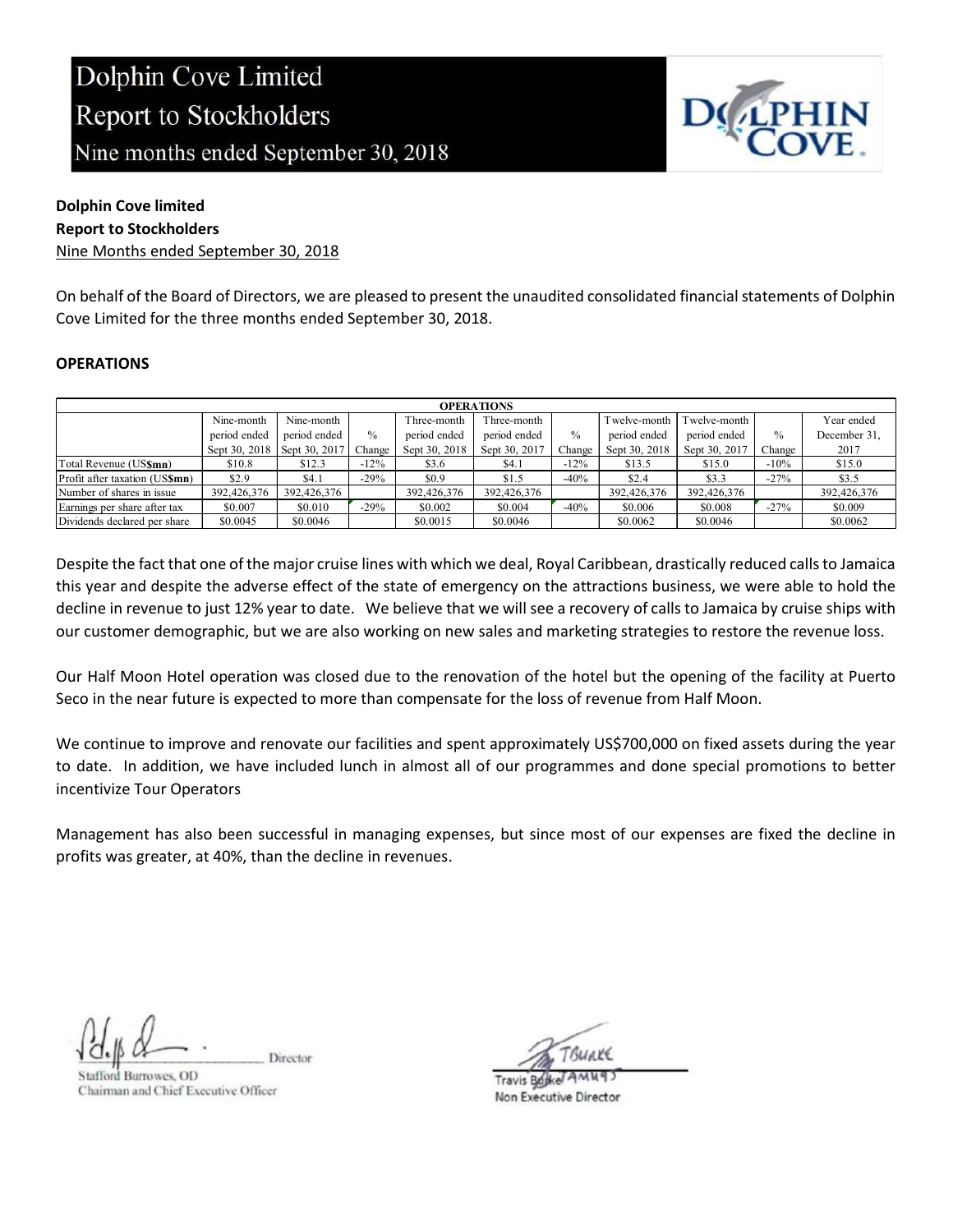

#### FINANCIAL POSITION

| <b>FINANCIAL POSITION</b> |               |               |               |              |               |  |  |
|---------------------------|---------------|---------------|---------------|--------------|---------------|--|--|
|                           | As at         | As at         |               | As at        |               |  |  |
|                           | September 30, | September 30, | $\frac{0}{0}$ | December 31, | $\frac{0}{0}$ |  |  |
|                           | 2018          | 2017          | Change        | 2017         | Change        |  |  |
| Working Capital (US\$mn)  | \$1.9         | \$4.1         | $-54%$        | \$1.5        | 27%           |  |  |
| Fixed Assets (US\$mn)     | \$25.4        | \$24.8        | $2\%$         | \$24.9       | $2\%$         |  |  |
| Net Assets (US\$mn)       | \$27.6        | \$27.8        | $-1\%$        | \$26.4       | $5\%$         |  |  |
| Debt to Equity ratio      | 0.01:1        | 0.03:1        |               | 0.02:1       |               |  |  |
| Net assets per share      | \$0.07        | \$0.07        | $-1\%$        | \$0.07       | $5\%$         |  |  |
| Market price (J\$mn)      | \$16.93       | \$17.49       | $-3\%$        | \$16.00      | 6%            |  |  |
| Market/Book value         | 1.85          | 1.90          | $-3\%$        | 1.83         | $1\%$         |  |  |

As at September 30 2018, cash and cash equivalents increased by 13% since the last year end. Working Capital declined as a result of the renovation works and improvements to fixed assets and the reduction of the long-term liabilities as well as maintaining the level of dividends at a time of reduced profits, but it is at the very healthy ratio of over 2:1. Our debt to equity ratio is almost nil, with debt at US\$343,000 compared to equity of US\$27.6 million.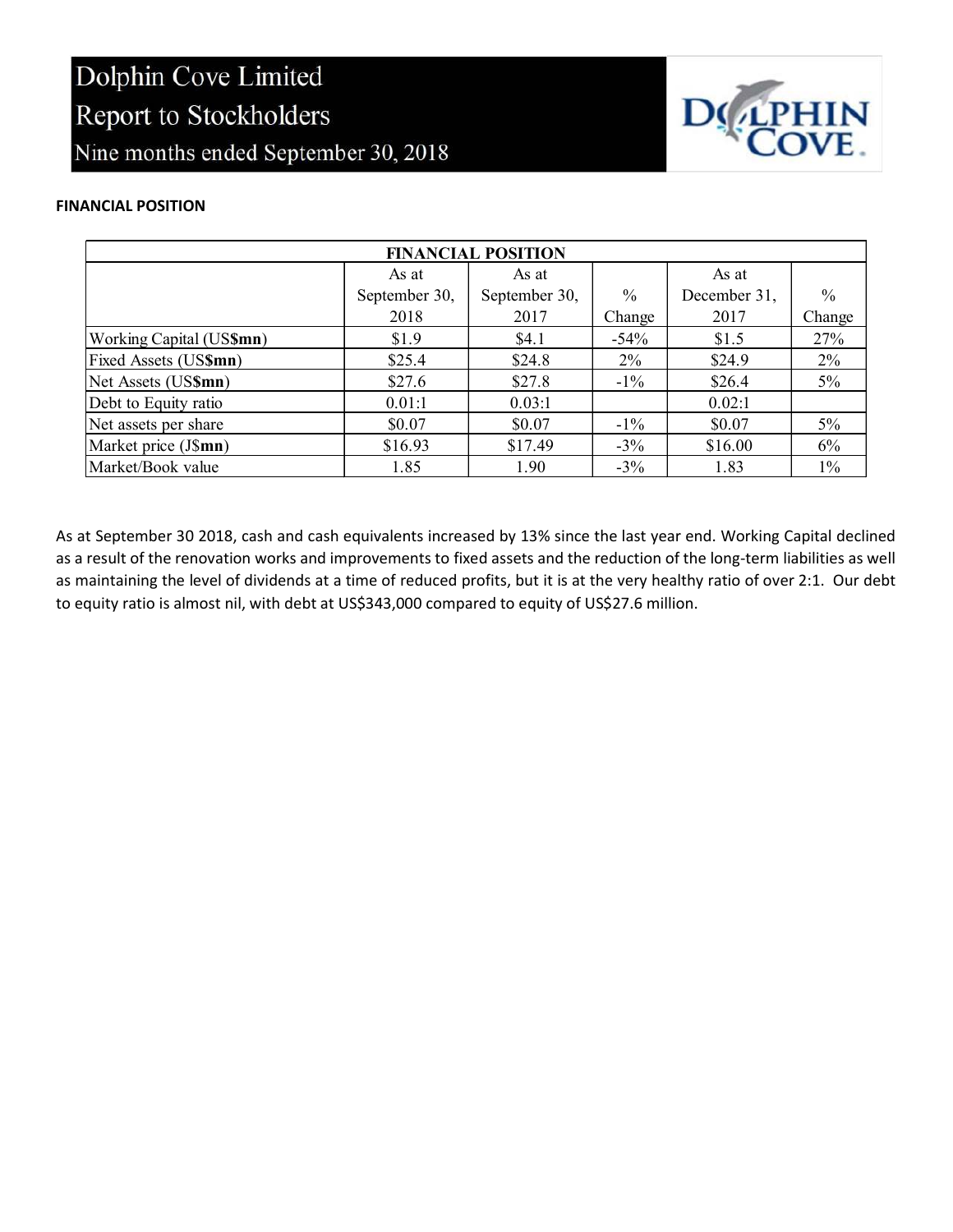

#### DOLPHIN COVE LIMITED

### Interim Statement of Financial Position

As At September 30, 2018

|                                          | As at              | As at              | As at             |  |
|------------------------------------------|--------------------|--------------------|-------------------|--|
|                                          | September 30, 2018 | September 30, 2017 | December 31, 2017 |  |
|                                          | <b>Unaudited</b>   | <b>Unaudited</b>   | <b>Audited</b>    |  |
|                                          | US\$               | <b>US\$</b>        | US\$              |  |
| <b>CURRENT ASSETS</b>                    |                    |                    |                   |  |
| Cash and cash equivalents                | 1,013,911          | 2,473,025          | 850,676           |  |
| Investments                              | 2,127              | 2,249              | 2,127             |  |
| Accounts receivable                      | 1,473,516          | 2,242,272          | 1,975,490         |  |
| Due from related parties                 | 633,094            | 578,665            | 28,896            |  |
| Taxation recoverable                     | 89,293             | 29,682             | 339,788           |  |
| Inventories                              | 689,396            | 780,675            | 376,059           |  |
|                                          | 3,901,338          | 6,106,568          | 3,573,036         |  |
| NON-CURRENT ASSETS                       |                    |                    |                   |  |
| Property, plant and equipment            | 21,593,479         | 20,741,651         | 20,931,448        |  |
| Live Assets                              | 3,776,571          | 4,080,357          | 3,968,868         |  |
| Due from Related company                 | 1,110,012          | 110,000            | 1,110,012         |  |
|                                          | 26,480,062         | 24,932,008         | 26,010,328        |  |
| <b>TOTAL ASSETS</b>                      | \$<br>30,381,399   | 31,038,576         | 29,583,364        |  |
| <b>CURRENT LIABILITIES</b>               |                    |                    |                   |  |
| Bank overdrafts                          | 57,756             | 73,601             | 18,746            |  |
| Accounts payable                         | 1,491,941          | 1,355,038          | 1,576,306         |  |
| Current portion of long term liabilities | 340,750            | 392,160            | 404,505           |  |
| Taxation payable                         |                    | 6,628              | 35,928            |  |
| Due to other related companies           | 99,641             | 154,520            | 20,800            |  |
|                                          | 1,990,088          | 1,981,947          | 2,056,285         |  |
| NON-CURRENT LIABILITY                    |                    |                    |                   |  |
| Deferred tax liability                   | 776,917            | 984,848            | 856,916           |  |
| Long term loans                          | 2,935              | 320,817            | 226,164           |  |
|                                          | 779,852            | 1,305,665          | 1,083,080         |  |
| <b>SHAREHOLDERS' EQUITY</b>              |                    |                    |                   |  |
| Share capital                            | 3,654,390          | 3,654,390          | 3,654,390         |  |
| Capital Reserve                          | 10,384,691         | 10,664,968         | 10,560,310        |  |
| <b>Retained Earnings</b>                 | 13,572,379         | 13,431,606         | 12,229,299        |  |
|                                          | 27,611,460         | 27,750,964         | 26,443,999        |  |
| TOTAL EQUITY AND LIABILITIES             | \$<br>30,381,399   | 31,038,576         | 29,583,364        |  |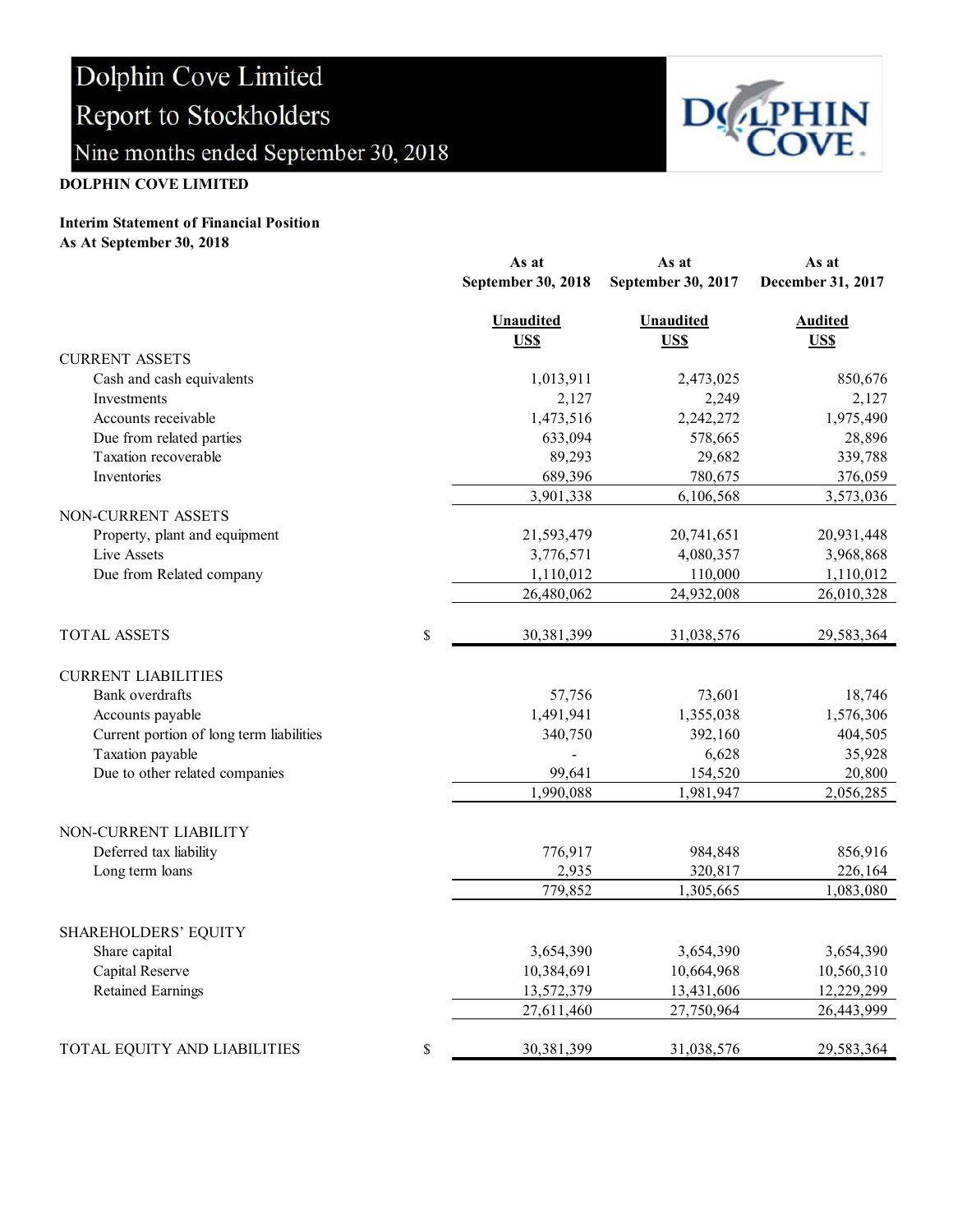

#### DOLPHIN COVE LIMITED

### Group Interim Statement of Profit or Loss and Other Comprehensive Income

Nine months ended September 30, 2018

|                                                                                                                                                             | 9 Months<br><b>Ended</b><br>September 30, 2018 | 9 Months<br><b>Ended</b><br>September 30, 2017 | 3 Months<br><b>Ended</b><br>September 30, 2018 | 3 Months<br><b>Ended</b><br>September 30, 2017 | Year<br><b>Ended</b><br>December 31, 2017 |
|-------------------------------------------------------------------------------------------------------------------------------------------------------------|------------------------------------------------|------------------------------------------------|------------------------------------------------|------------------------------------------------|-------------------------------------------|
| OPERATING REVENUE:                                                                                                                                          | Unaudited<br>US\$                              | <b>Unaudited</b><br>US\$                       | <b>Unaudited</b><br>US\$                       | Unaudited<br><b>USS</b>                        | <b>Audited</b><br>US\$                    |
| Dolphin Attraction Revenue                                                                                                                                  | 6,380,529                                      | 7,352,703                                      | 2,139,631                                      | 2,442,888                                      | 9,136,730                                 |
| Ancillary Services Revenue                                                                                                                                  | 5,237,182                                      | 5,678,142                                      | 1,751,037                                      | 1,931,016                                      | 7,496,406                                 |
| Overall Revenue                                                                                                                                             | 11,617,711                                     | 13,030,845                                     | 3,890,667                                      | 4,373,904                                      | 16,633,136                                |
| Less: Direct Costs                                                                                                                                          | 1,042,365                                      | 736,361                                        | 386,459                                        | 263,961                                        | 1,639,020                                 |
| Gross Profit                                                                                                                                                | 10,575,346                                     | 12,294,484                                     | 3,504,208                                      | 4,109,943                                      | 14,994,116                                |
| Gain on disposal of property, plant & equipment                                                                                                             |                                                |                                                |                                                |                                                | 440                                       |
| Live assets retired                                                                                                                                         |                                                |                                                |                                                |                                                | 99                                        |
| Other income                                                                                                                                                | 193,784                                        | 3,810                                          | 62,485                                         | 2,326                                          |                                           |
|                                                                                                                                                             | 10,769,130                                     | 12,298,294                                     | 3,566,693                                      | 4,112,269                                      | 14,994,655                                |
| OPERATING EXPENSES:                                                                                                                                         |                                                |                                                |                                                |                                                |                                           |
| Selling                                                                                                                                                     | 2,837,248                                      | 3,259,237                                      | 1,012,224                                      | 1,085,942                                      | 4,571,456                                 |
| Other operations                                                                                                                                            | 2,533,676                                      | 2,628,548                                      | 843,256                                        | 782,080                                        | 3,679,140                                 |
| Administrative                                                                                                                                              | 1,925,460                                      | 1,930,330                                      | 638,955                                        | 624,600                                        | 2,678,228                                 |
|                                                                                                                                                             | 7,296,384                                      | 7,818,115                                      | 2,494,434                                      | 2,492,622                                      | 10,928,824                                |
| Profit before finance income and costs                                                                                                                      | 3,472,746                                      | 4,480,179                                      | 1,072,258                                      | 1,619,647                                      | 4,065,831                                 |
| Finance income                                                                                                                                              | 54,215                                         | 241,593                                        | 26,759                                         | 89,902                                         | 43,279                                    |
| Finance costs                                                                                                                                               | (209, 444)                                     | (284, 923)                                     | (67,078)                                       | (87, 137)                                      | (277, 141)                                |
| Gain on disposal of investments                                                                                                                             |                                                |                                                |                                                |                                                | 105,126                                   |
| Profit Before taxation                                                                                                                                      | 3,317,517                                      | 4,436,849                                      | 1,031,940                                      | 1,622,412                                      | 3,937,095                                 |
| Taxation                                                                                                                                                    | (367, 553)                                     | (315, 620)                                     | (116, 742)                                     | (104, 420)                                     | (405,000)                                 |
| Profit for the period                                                                                                                                       | \$<br>2,949,964                                | 4,121,229                                      | 915,198                                        | 1,517,992                                      | 3,532,095                                 |
| Earnings per stock unit                                                                                                                                     | 0.75c                                          | 1.05c                                          | 0.23c                                          | 0.39c                                          | $0.9\epsilon$                             |
| Other comprehensive income:<br>Items that are or may be reclassified to profit or loss:<br>Fair value appreciation of available-for-sale investments, being |                                                |                                                |                                                |                                                |                                           |
| total other comprehensive income<br>Realised gain on disposal of available-for-sale investments                                                             |                                                |                                                |                                                |                                                | 9,523                                     |
| recognised in statement of profit or loss                                                                                                                   |                                                |                                                |                                                |                                                | (105, 126)                                |
|                                                                                                                                                             |                                                |                                                |                                                |                                                | (95, 603)                                 |
| Total comprehensive income                                                                                                                                  | 2,949,964<br>\$                                | 4,121,229                                      | 915,198                                        | 1,517,992                                      | 3,436,492                                 |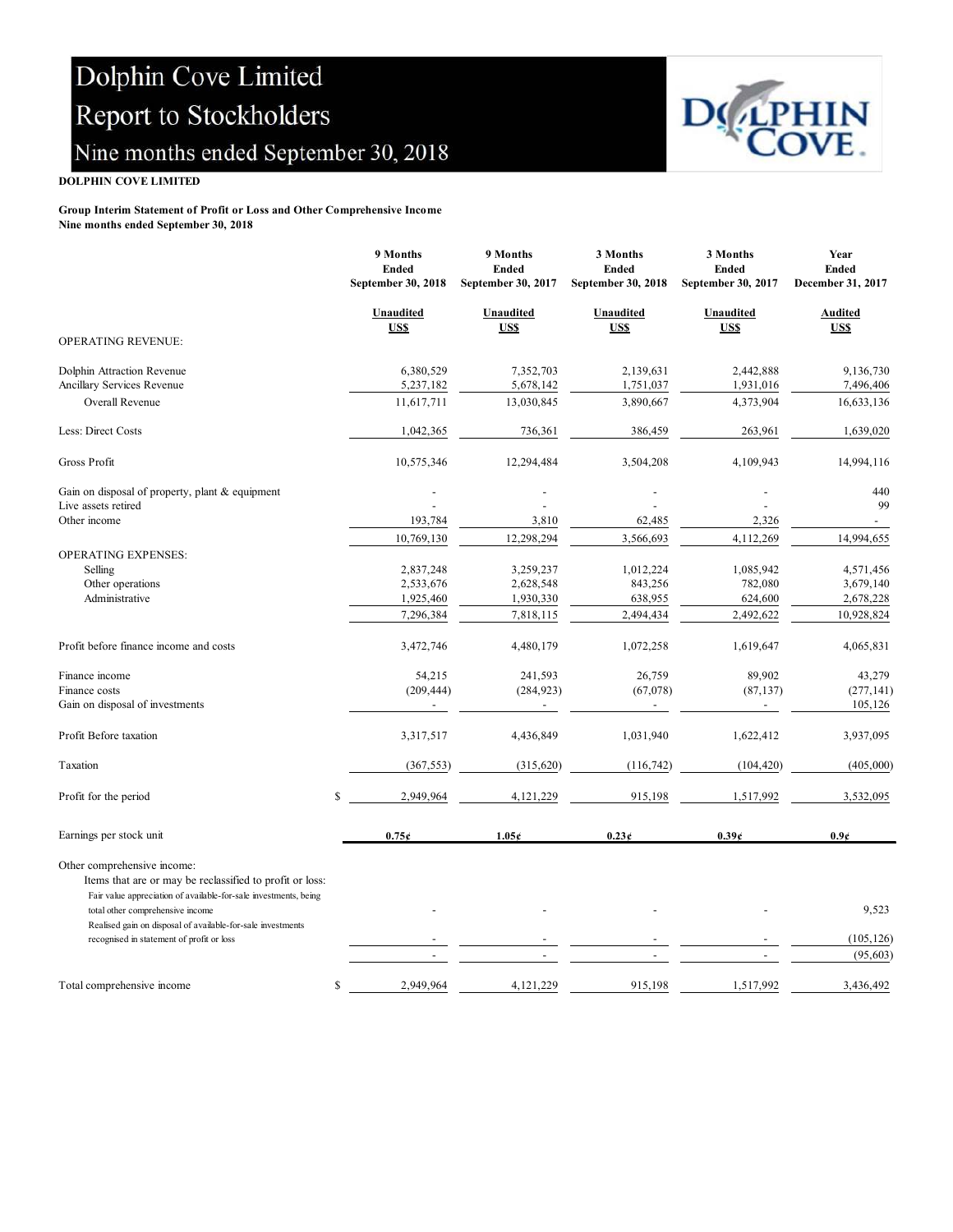

#### DOLPHIN COVE LIMITED

Group Interim Statement of Changes in Stockholders' Equity

Nine months ended September 30, 2018

|                                                                                                                             | 9 Months<br><b>Ended</b><br>September 30, 2018 September 30, 2017 December 31, 2017<br><b>Unaudited</b><br>US\$ |             | 9 Months<br><b>Ended</b><br><b>Unaudited</b><br>US\$ | Year<br><b>Ended</b><br><b>Audited</b><br>US\$ |  |
|-----------------------------------------------------------------------------------------------------------------------------|-----------------------------------------------------------------------------------------------------------------|-------------|------------------------------------------------------|------------------------------------------------|--|
| Balances at beginning of period                                                                                             | \$                                                                                                              | 26,443,999  | 25,441,329                                           | 25,441,329                                     |  |
| Transactions with owners of the company:<br>Dividends                                                                       |                                                                                                                 | (1,782,503) | (1,811,594)                                          | (2,433,822)                                    |  |
| Total comprehensive income:<br>Profit for the period                                                                        |                                                                                                                 | 2,949,964   | 4,121,229                                            | 3,532,095                                      |  |
| Other comprehensive income:<br>Fair value appreciation of<br>available-for-sale investments<br>Realised gain on disposal of |                                                                                                                 |             |                                                      | 9,523                                          |  |
| available-for-sale investments                                                                                              | \$                                                                                                              |             |                                                      | (105, 126)                                     |  |
| Balance at end of period                                                                                                    | \$                                                                                                              | 27,611,460  | 27,750,964                                           | 26,443,999                                     |  |
| Balance                                                                                                                     |                                                                                                                 |             |                                                      |                                                |  |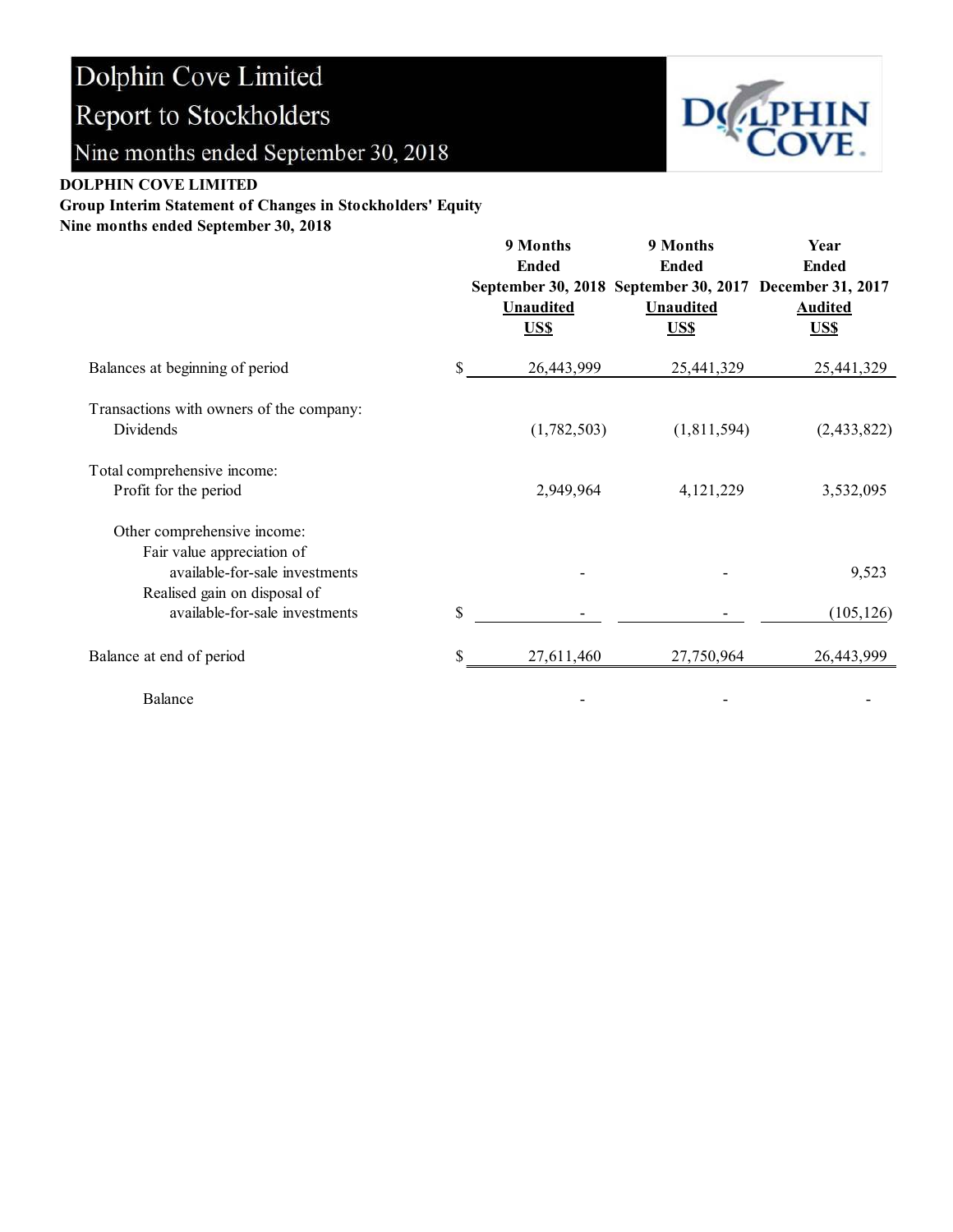

### DOLPHIN COVE LIMITED

#### Group Interim Statement of Cash Flows Nine months ended September 30, 2018

|                                                         | 9 Months           | 9 Months                  | Year              |  |
|---------------------------------------------------------|--------------------|---------------------------|-------------------|--|
|                                                         | <b>Ended</b>       | <b>Ended</b>              | <b>Ended</b>      |  |
|                                                         | September 30, 2018 | <b>September 30, 2017</b> | December 31, 2017 |  |
|                                                         | <b>Unaudited</b>   | <b>Unaudited</b>          | <b>Audited</b>    |  |
|                                                         | US\$               | US\$                      | US\$              |  |
| CASH FLOWS FROM OPERATING ACTIVITIES                    |                    |                           |                   |  |
| Profit for the period                                   | 2,949,964          | 4,121,229                 | 3,532,095         |  |
| Adjustments for:                                        |                    |                           |                   |  |
| Depreciation and amortisation                           | 514,703            | 640,855                   | 1,071,037         |  |
| Gain on disposal of property, plant and equipment       |                    |                           | (440)             |  |
| Gain on disposal of Investments                         |                    |                           | (105, 126)        |  |
| Interest income                                         | (54,215)           | (241, 593)                | (7,181)           |  |
| Interest expense                                        | 209,444            | 284,923                   | 28,110            |  |
| Impairment loss on trade receivables                    |                    |                           | 79,245            |  |
| Taxation                                                | 367,553            | 315,620                   | 405,000           |  |
| Operating profit before changes in working capital      | 3,987,449          | 5,121,034                 | 5,002,740         |  |
|                                                         |                    |                           |                   |  |
| Accounts receivable                                     | 501,974            | (645, 607)                | (355, 227)        |  |
| Inventories                                             | (313, 337)         | (436, 973)                | (32, 356)         |  |
| Accounts payable                                        | (84, 365)          | 14,684                    | 325,908           |  |
| Due from/to related parties                             |                    | 154,520                   | (1,312)           |  |
| Cash generated from operations                          | 4,091,720          | 4,207,660                 | 4,939,753         |  |
|                                                         |                    |                           |                   |  |
| Interest paid                                           | (33, 557)          |                           | (118,066)         |  |
| Income tax paid                                         | (367, 553)         |                           | (451, 341)        |  |
| Net cash provided by operating activities               | 3,690,610          | 4,207,660                 | 4,370,346         |  |
|                                                         |                    |                           |                   |  |
| CASH FLOWS FROM INVESTING ACTIVITIES                    |                    |                           |                   |  |
| Interest received                                       | 2,154              |                           | 7,181             |  |
| Additions to property, plant and equipment              | (728, 651)         | (449, 018)                | (1,406,435)       |  |
| Proceeds from disposal of property, plant and equipment | 32                 |                           | 3,848             |  |
| Additions to live assets                                |                    | (214, 823)                | (410, 160)        |  |
| Due from related company                                | (473, 918)         | (443, 044)                | 200               |  |
| Proceed from sales of investments                       |                    |                           | 307,433           |  |
| Net cash provided/(used) by investing activities        | (1,200,384)        | (1, 106, 885)             | (1,497,933)       |  |
|                                                         |                    |                           |                   |  |
| CASH FLOWS FROM FINANCING ACTIVITIES                    |                    |                           |                   |  |
| Dividends paid                                          | (1,782,503)        | (1,811,594)               | (2, 433, 822)     |  |
| Long term liabilities, net                              | (583, 498)         |                           | (716,905)         |  |
| Net cash (used)/provided by financing activities        | (2,366,001)        | (1,811,594)               | (3, 150, 727)     |  |
|                                                         |                    |                           |                   |  |
| Net increase in cash resources                          | 124,226            | 1,289,180                 | (278, 314)        |  |
| Cash resources at beginning of the period               | 831,930            | 1,110,244                 | 1,110,244         |  |
| CASH RESOURCES AT END OF PERIOD<br>\$                   | 956,156            | 2,399,424                 | 831,930           |  |
|                                                         |                    |                           |                   |  |
| Comprising:                                             |                    |                           |                   |  |
| Cash and cash equivalents                               | 1,013,911          | 2,473,025                 | 850,676           |  |
| Bank overdrafts                                         | (57, 756)          | (73, 601)                 | (18, 746)         |  |
| \$                                                      | 956,156            | 2,399,424                 | 831,930           |  |
|                                                         |                    |                           |                   |  |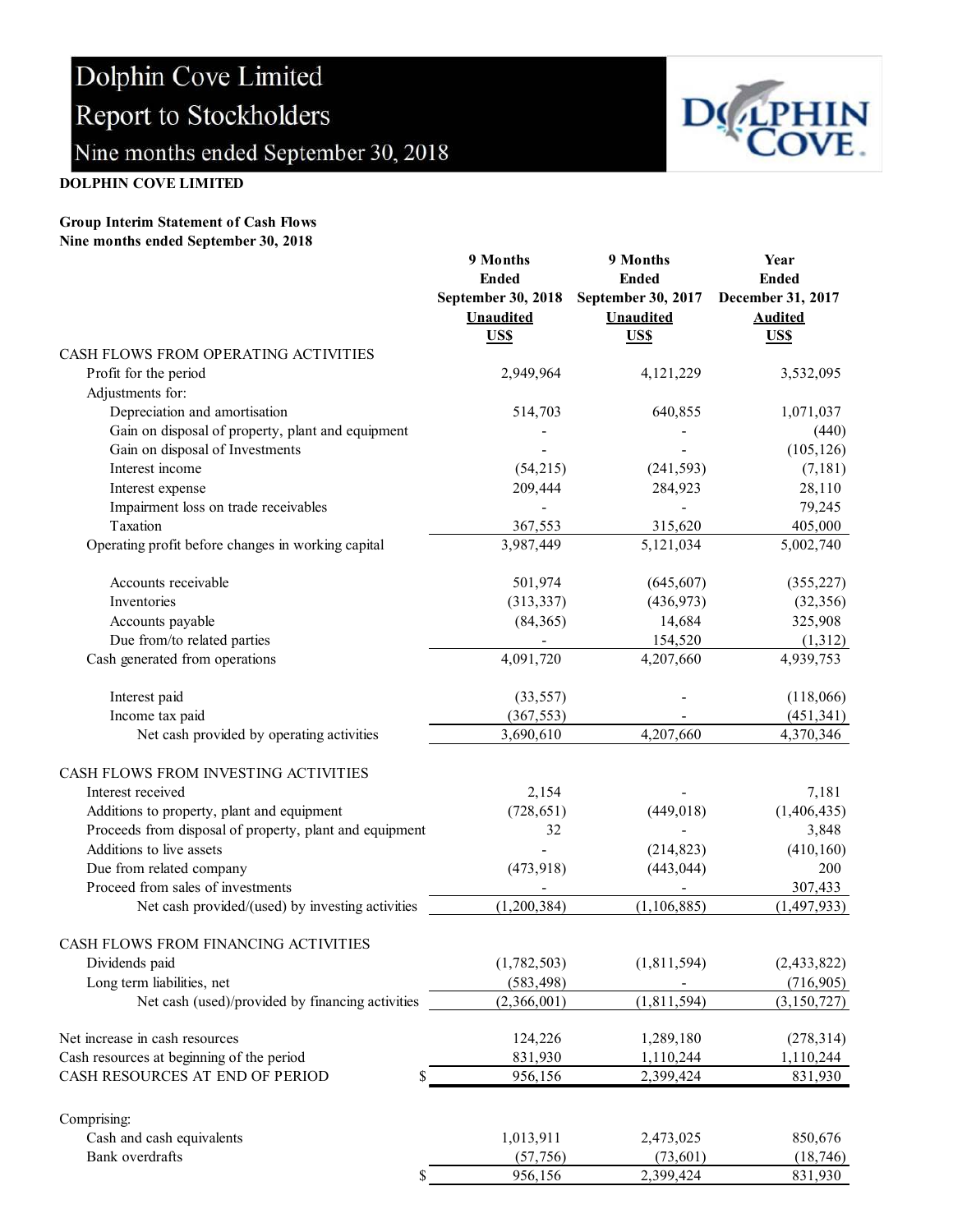

### Selected Explanatory Notes Nine months ended September 30, 2018

### 1. Corporate structure and principal activities

(a) Dolphin Cove Limited (the company) is incorporated and domiciled in Jamaica and its registered office and principal place of business is located at Belmont Road, Ocho Rios, St. Ann, Jamaica, W.I.

The principal activities of the company are the operation of marine parks and adventure programmes and ancillary operations such as restaurants, gift shops and photography at several locations in Jamaica.

The company's shares were listed on the Junior Market of the Jamaica Stock Exchange on December 21, 2010. (b) The company and its wholly-owned subsidiaries, as listed below, are collectively referred to as "the Group".

(i) Dolphin Cove (Negril) Limited was incorporated in Jamaica, on May 11, 2010, and commenced operations in September 2010. Its principal place of business is located at Point, Lucea, Hanover, Jamaica W.I. and it owns the real estate in Hanover which is now leased to the company.

(ii) Too Cool Limited is incorporated in the Cayman Islands and owns land and buildings from which the company operates. (iii) Cheshire Hall Limited was incorporated on June 22, 2012 as a St. Lucian International Business Company (IBC), controlled by the company through a deed. Its wholly-owned subsidiary, DCTCI Limited was incorporated in the Turks and Caicos Islands and owns land on which the Group intends to develop an attraction.

(iv) Balmoral Dolphins Limited is a St. Lucian IBC, incorporated on April 5, 2012.Its wholly-owned subsidiary, Dolphin Cove TCI Limited, was incorporated in the Turks & Caicos Islands for the intended purpose of operating the attraction to be developed by DCTCI Limited.

(v) SB Holdings Limited was incorporated on November 4, 2013, as a St. Lucian IBC. Its wholly-owned subsidiary, Marine Adventure Park Limited, was also incorporated in St. Lucia and purchased land in St. Lucia on which the Group intends to develop an attraction.

(c) Effective January 8, 2016, World of Dolphins Inc. holds 79.99% of shares issued by Dolphin Cove Limited. World of Dolphins, Inc. is a subsidiary of Controladora Dolphin SA de C.V. (intermediate holding company), which is in turn a subsidiary of Dolphin Capital Company, S. de RL de C.V. (ultimate holding company), referred to as the "Dolphin Discovery group" or "the Wider Group". Both companies are incorporated in Mexico.

### 2. Statement of compliance and basis of preparation

These unaudited interim financial statements are prepared in accordance with IAS 34 "Interim Financial Reporting" and comply with International Financial Reporting Standards (IFRS) and their interpretations adopted by the International Accounting Standards Board and comply with the provisions of the Jamaican Companies Act. The condensed interim financial information should be read in conjunction with the annual audited financial statements of the Group and the company. The statements are expressed in United States dollars which is the functional currency of the Group.

Property, Plant and equipment and live assets are included in the balance sheet at revalued amounts from time to time.